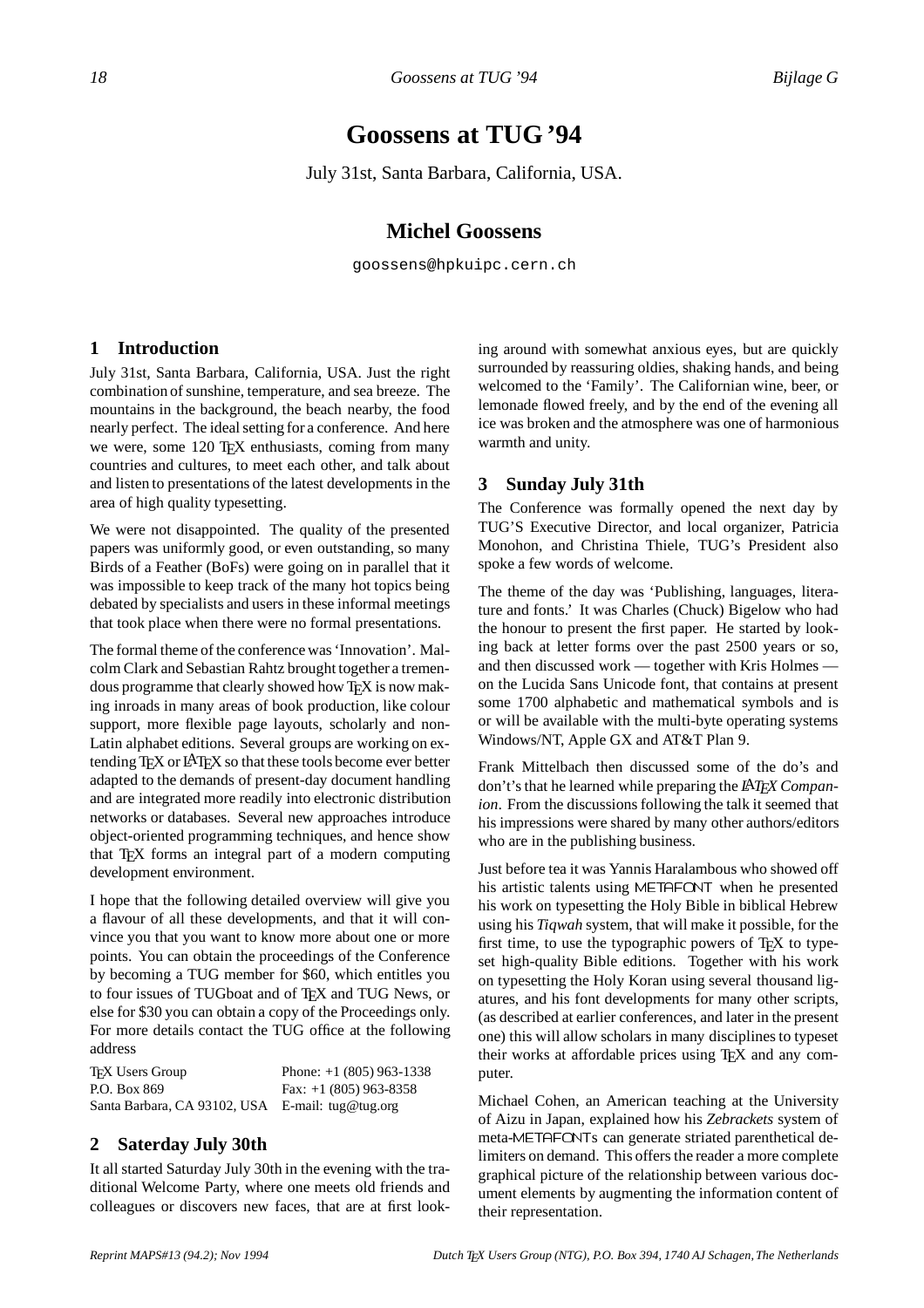Yannis Haralambous then came back on stage to present 'Humanist', his new system to 'humanize' LATEX. Document input, markup and editing is performed using any word processor that supports RTF output (like Word, Word-Perfect), that will then be turned into LAT<sub>EX</sub> code by the Humanist system. A user can thus work on a text in the most friendly and natural way (i.e., without a single LATEX command), but will get syntactically correct LAT<sub>EX</sub> output so that the powerful T<sub>EX</sub> engine can be used to obtain high-quality typeset output.

The final paper of the Sunday was by Basil Malyshev, on converting METAFONT fonts automatically into PostScript Type 1 outlines. It was read by Alan Hoenig in the author's absence. Various techniques to perform the conversion in question were presented and the one chosen for the creation of the *Paradissa Fonts Collection* was described. This collection offers a freely available set of PostScript Type 1 renderings of all Computer Modern, Euler, CM Cyrillic and LATEX fonts.

## **4 Monday August 1th**

It was Leslie Lamport who had the honour to start the presentations of the second day, which had LAT<sub>EX</sub> and Colour as its theme. He gave us his ideas on 'LATEX4', a WYSIWYGlike, though structured text editor, well integrated into the user environment.

James Hafner gave a short historical overview of how colour was first implemented in Tom Rokicki's dvips.dvi driver to provide an efficient and simple method for specifying colour with TEX. Tom Rokicki then discussed a new implementation of colour support and proposed a standard way for specifying colour and colour-like specials, implemented by modular C-code, that can be easily integrated into the .dvi drivers. Angus Duggan described his program DVISep, a simple colour separator for .dvi files, as well of some other tools for working with .dvi files. Sebastian Rahtz provided an introduction to the colour commands available in  $\text{LATEX2}_{\varepsilon}$  and showed some interesting examples. Michel Goossens discussed some of the more basic issues concerning the use of colour in documents. He emphasized that the colour dimension has to be used with great care, so as not to distract the reader from the main message. Colour, like typography, has a set of rules, that have to be learnt and applied for greater effectiveness. Friedhelm Sowa presented his original and deviceindependent approach to colour support and showed some results obtained using BM2FONT on a Hewlett Packard inkjet printer. Michael Sofka gave an overview of the various stages in the productionof a colour book. He addressed the issues involved in professional colour separation, and demonstrated how TEX, with a suitable driver, can be used to produce high-quality custom and process colour books. Then Sebastian Rahtz returned to the spotlight, with a presentation of PSTricks, a paper by Denis Girou and Timothy van Zandt, who could not be present. Sebastian, in his usual clear style, showed how PSTricks provides a convenient interface to PostScript from within TEX. It allows one

to draw any kind of graphics object, like circles, polygons, curves, springs. It offers several drawing tools, grids and has various commands to place text along a path. Objects and text can be rotated, scaled and tilted, and 3-D effects are available. Framing and clipping are supported, as is a general tree-drawing package. A package for generating slides, seminar, exists, and an early version of a plotting package is also ready.

After the presentations on colour our attention turned to the subject of general LATEX-related developments. First, Jon Stenerson showed us his system for creating customized LATEX style files via a graphical user interface, composed of menus, windows, and dialog boxes. It is at present closely linked to the Scientific Word text processor, although, in principle, it could be used with any LAT<sub>EX</sub> environment. Johannes Braams provided a clear introductionto classes and packages and  $\angle$ AT<sub>E</sub>X2<sub> $\epsilon$ </sub>. He started by relating the LAT<sub>EX2 $\varepsilon$ </sub> packages and classes to LATEX 2.09 major and minor styles. Then he discussed how old styles can be most easily upgraded. In the last part of his talk he gave a concise overview of the document classes and packages that come with  $L\text{Tr}X2_{\epsilon}$ . The last talk of the day was by Alan Jeffrey, who covered the subject of using PostScript fonts with LAT<sub>EX2</sub>. He described the LAT<sub>EX2</sub> font packages psnfss and mathptm and some of the design decisions made in their development.

Before the dinner 'on the beach' several BoF sessions took place. One was on 'colour', coordinated by David Carlisle, another on 'practical indexing', coordinated by Nelson Beebe, and one on 'font encoding', coordinated by Alan Jeffrey. Many of the discussions in the BoFs carried over into the beach dinner time, but, as families were also present, other more mundane subjects were also addressed. It was one more golden occasion to get to know each other in a more personal context, without reference to glue, (coloured) boxes or other TEX speak.

## **5 Tuesday August 2th**

Tuesday morning was devoted to 'Tools', and started with a presentation by Oren Patashnik, the author of BIBTEX. He first took a look back and explained why some of the design decisions of BIBTEX were made. Then he discussed some of the features that he plans to include in the new version, such as an easier interface to create non-standard bibliographies, support for national languages and the possibility of multiple bibliographies in a single document. The next talk was by Pierre MacKay, who presented his typesetter's toolkit, which includes tools for remapping fonts and generating composite glyphs, and a program for generating AFM PostScript metric files for the Computer Modern fonts. Michael Barnett described a remarkable application where a combined use was made of electronic typesetting and symbolic computations. His work seems to indicate that a considerable amount of time and effort can be saved when complex formulae are obtained symbolically by a computer program, like MATHEMATICA. Minato Kawaguti, of Japan, proposed a new and efficient method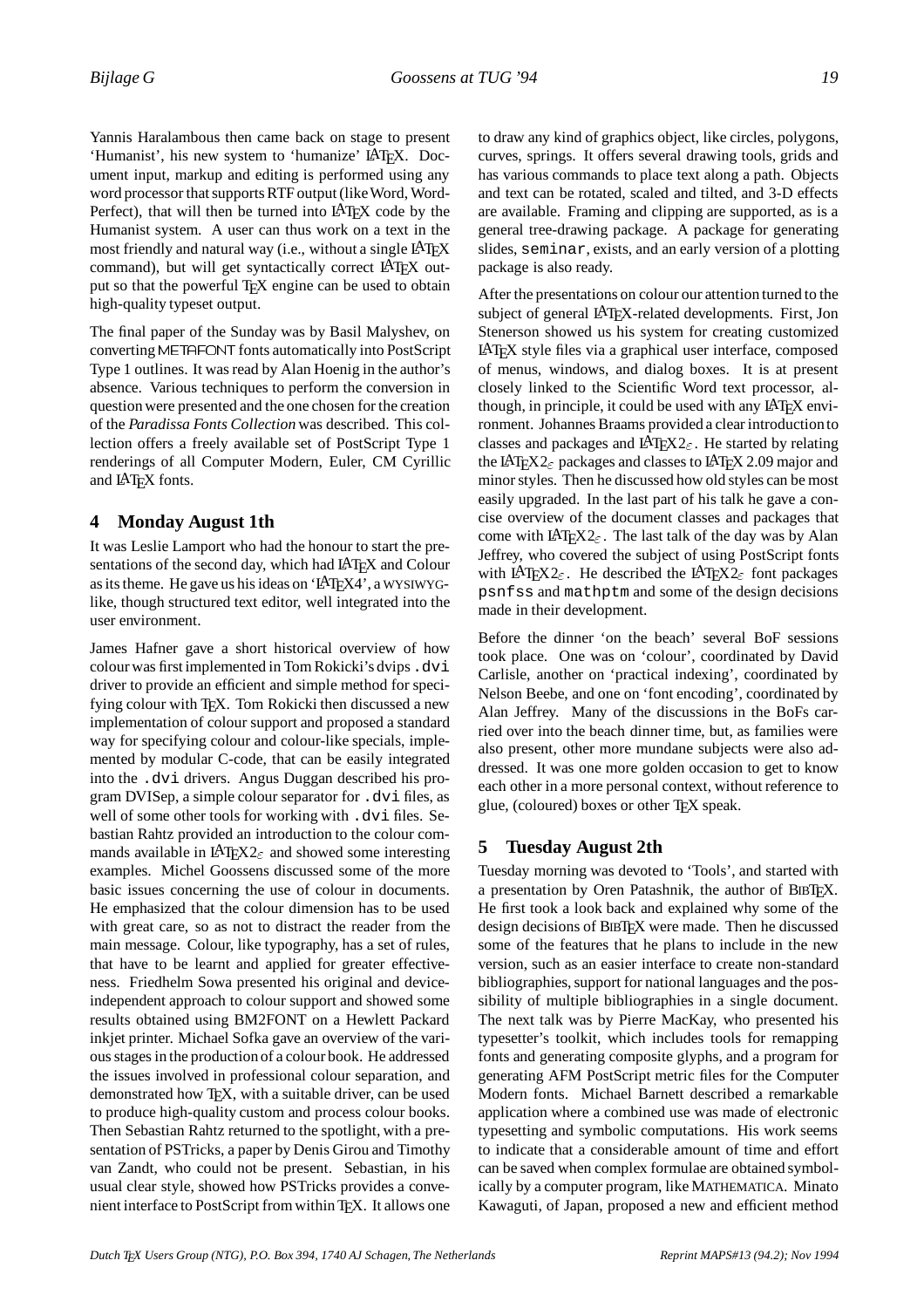to edit  $(L<sup>A</sup>)$ T<sub>F</sub>X source files by combining an emacs-type editor and a special version of xdvi, where the two windows (emacs and xdvi) are displayed simultaneously, and pointing to a portion of the document in the xdvi window positions the text in the editing window in the same region.

After coffee Yannis Haralambous showed his work on the Indica system, and a completely new TEX system for Sinhalese. The Indica system is a generalized preprocessor for Indic scripts (scripts of languages used on the Indian subcontinent, plus Sanskrit and Tibetan. Urdu, where the Arabic script is used, is not supported). Various input encodings are accepted and with the help of flex, a UNIXbased lexical analyser generator, are translated into TFX commands. Identical input encodings can be used for different languages, thus minimizing user retraining when inputting in different languages. The Sinhalese TEX system is a complete typesetting workbench for that language, containing specially designed fonts. Jean-luc Doumont explained how pretty-printingof Pascal programs can be done entirely within T<sub>E</sub>X, without the need of a preprocessor. He showed how this approach of 'preprocessing within T<sub>EX</sub>', using two-token tail-recursion, can also be applied to other situations, e.g., for an elementary chemistry mode.

After lunch we had the afternoon off and most of us spent it in the nice town of Santa Barbara (the town itself has a population of 86,000, while the county counts about 360,000 inhabitants). The town lies about 150 km north of Los Angeles, and 530 km south of San Francisco. The climate is sunny and temperately warm (average temperature is about 12 centigrades in December, and 20 in July). The architecture of the town offers a unique blend of Chumash, Spanish, Mexican and American heritage. State Street, Santa Barbara's main and most famous street, whose lower lying part was rebuilt after the 1925 earthquake as a beautiful Spanish-style avenue, lined with trees, plants, benches, and lamps is the town's favorite shopping area. At the end of State Street Stearn's Wharf, built in 1872, and the oldest operating wharf on the west coast, offers a lot of restaurants, gift and souvenir shops, wine tasting, a seafood market and other small shops. From the wharf one has a marvelous view of the mountains, the ocean and the yacht harbor.

Santa Barbara also has an interesting history, and many of its buildings and museums will give the visitor an overview of what happened since 1542,when the first European, Juan Cabrillo, set foot in the area. But it was not until 1782 that the Spaniards came to stay, and also around that time they established a military presidio and the now famous Mission, established in 1786. Its beautiful setting, unique twin bell towers and lovely facade have earned it the title 'Queen of the Missions'. Santa Barbara, heart of the American Riviera, also offers white-sand beaches, whale watching, mountain biking, sailing, and many good restaurants. In fact, during the Tuesday afternoon we were supposed to go and have a look near the Santa Barbara Channel Islands, that provide a shelter for the area between the islands and the mountains, thus giving Santa Barbara its unique subtropical climate. The plan was to go and spot a few whales,

but the sea was somewhat rough, and the captain preferred to take us on a 3-hour tour along the coast. Even so quite a few of our passenger-colleagues felt sick, and it was with some relief that many of us set foot ashore again around 7 pm, and set off to go and pick a restaurant to enjoy the local food.

#### **6 Wednesday August 3th**

The next day's theme was 'Futures', and Joachim Schrod thought that interactivity was the way forward. He emphasized that Knuth already very early on thought that an interactive TEX would be useful. Many TEX systems have been built that contain some interactivity. To better understand the actions of TEX he proposes that a formal approach should be used since, according to his views, informal descriptions have failed. As part of a solution he presented, after developing an abstract decomposition, a formal description for TEX's macro language. The latter can be interpreted by a Common Lisp system and the resulting Executable TEX Language Specification (ETLS) can be used as the basis for a debugger of TEX macros. Chris Rowley then reviewed some of the investigations of the LAT<sub>EX<sup>3</sup></sub> team in the area of modeling and specifying page layouts. One of the questions that they asked themselves was how well LAT<sub>EX</sub> can cope with that job compared to other text processing software systems, and whether a complete redesign of the system is needed. He also mentioned the wider question of how these aspects should be addressed in future typesetting systems. Don Hosek gave an overview of various page layouts he had tried for his new magazine *Serif*, and showed how he could massage T<sub>E</sub>X into doing (almost) everything he wanted, mainly using code from the infamous Appendix D of *The TEXbook*. John Plaice then reported on the present status of the Omega project, which is a series of extensions to TEX to improve its multi-lingual abilities. It supports multiple input and output character sets and allows any input encoding. Transformations from one coding to the other are supported. 16-bit or 32-bit virtual fonts can also be used, so that even scripts requiring a very complex contextual analysis, such as Arabic or Khmer, can be handled elegantly.

After a short break Arthur Ogawa showed ways of combining within TEX the descriptive markup and object-oriented programming (OOP) paradigms. He discussed an extension to LAT<sub>EX</sub>'s markup scheme that more effectively addresses the needs for a production environment, and for implementing such a system he heavily relied on the use of OOP techniques, where LATEX environments can be thought of as objects, and several environments can share functionality of a common, more general object. In his companion talk to Ogawa's, William Baxter went on to describe the actual implementation of an OOP system in TEX, where formatting procedures and markup are strictly decoupled, so that, indeed, designers can fully benefit from the OOP techniques available.

The afternoon started with the TUG Business meeting, where decisions taken by the TUG Board of Directors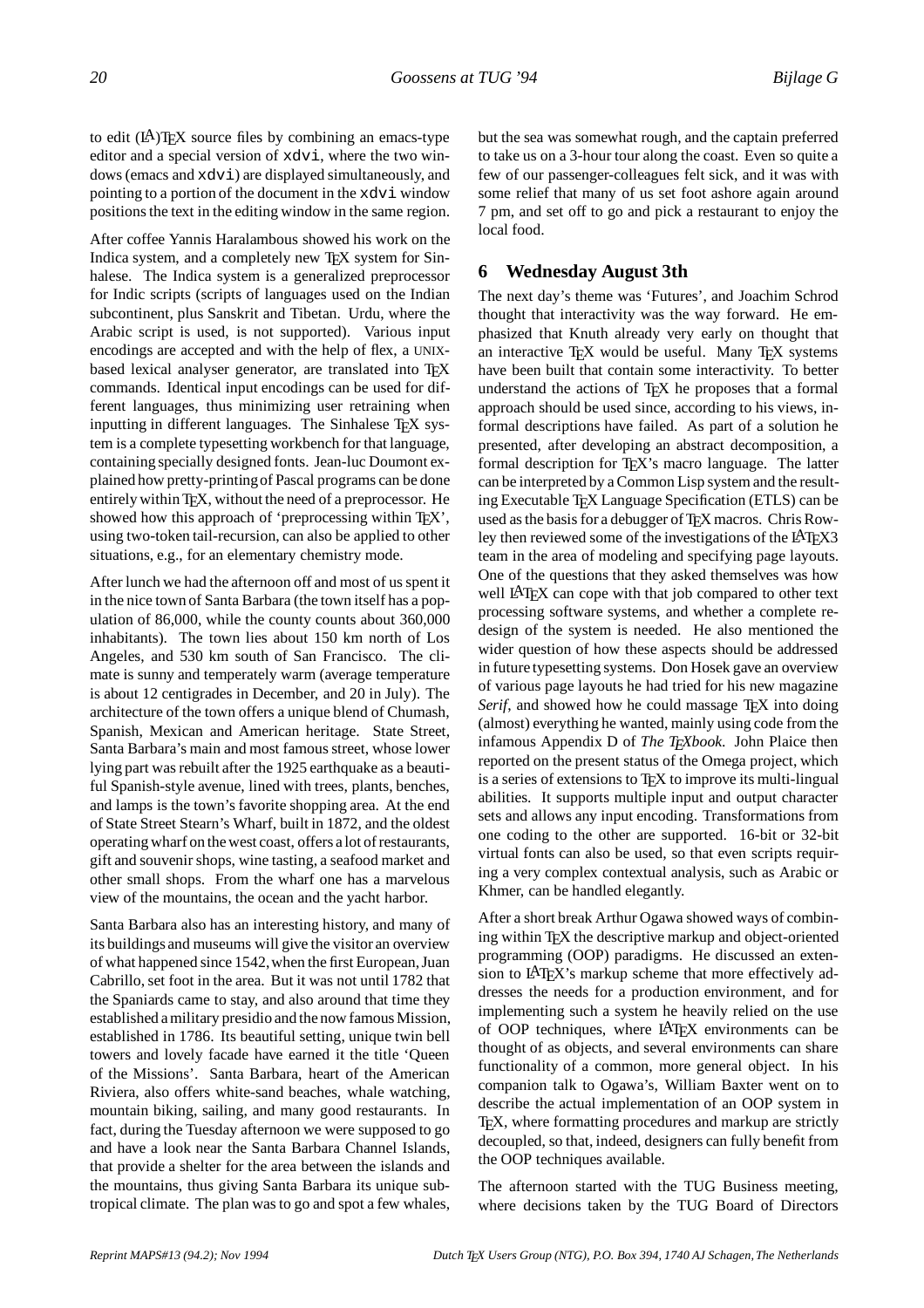for the coming year were presented, explained, and discussed. These decisions will be presented in a separate message. The Knuth Scholar was also announced: Shelly Lee Ames of the University Manitoba, where she works for the Canadian Mathematical Society (Société mathématique du Canada) preparing formats and proofing all papers published by the society in their Journal and Bulletin. This involves handling submissions in many different flavours of TEX, and initiating the development of macros to implement their formatting requirements.

After the meeting Yannis Haralambous, in a companion paper to Plaice's on the Omega project, showed a few applications for fully diacriticized scholarly Greek, vowelized Arabic, properly kerned Khmer, and for Adobe's calligraphic Poetica font. Then Phil Taylor reported progress on the NTS project. This project was started in 1992 by the German-speaking T<sub>EX</sub> user's group, DANTE, and has as its main task the development of a successor to Donald Knuth's now frozen TEX system. In fact two paths, one evolutionary, with e-T<sub>E</sub>X, and one more revolutionary, with NTS (New Typesetting System) are at present being investigated. As the T<sub>EX</sub> typesetting system consists of a rather complex set of tools, the group proposed to define a 'canonical TEX kit', which is assumed to be present at every installation. The status of the e-TEX project was reviewed by Peter Breitenlohner. At present improved control over tracing, additional math delimiters, improved access to the current interaction mode, checking for the existence of a control sequence, alternative ligature/kerning, extensions to the set of valid prefixes for macro definitions (e.g., \protect and \bind), support for colour. Finally it was Jiří Zlatuška who told us about the team's present thinking on the more ambitious NTS project. He sees essentially a two-phase approach, namely first a re-implementation in a rapid-prototype language such as CLOS or Prolog, so that one can experiment easily with various modular representations of the present T<sub>EX</sub> engine. Using this model one will try and identify functionally independent units, for which various alternate ways of extensions can then be proposed and tested. Based on the knowledge gained in phase one, the second phase will then see the step-by-step re-implementation of the functional units in a more efficient and widely available programming language, such as C++. Initially only e-TEX will be implemented in NTS, but later on alternate algorithms can be included to perform some of the typesetting tasks better. The long-term aim of NTS is thus to make maximum use of the phase-1 test bed to investigate and evaluate possible approaches to overcome various of TEX's perceived shortcomings. A lively discussion followed these presentations, and then the participants went off into one of the three BoF sessions. The first was on WWW servers, coordinated by Peter Flynn and Norman Walsh, where the latter discussed at some length his paper describing his WWW interface to the CTAN archive, which provides an attractive means to combine different views of the archive into a single view. Marko Grobelnik coordinated a BoF on database publishing, while Oren Patashnik discussed extensions to BIBT<sub>E</sub>X in his BoF. At the Banquet,

that started at 19:30, all participants had one last chance together with their families to socialize, and enjoy the good food, wine (some had original 16 year old cask Caol Ila malt Whisky...), and the music.

## **7 Thursday August 4th**

It was a little difficult for some of the participants to get up on time for the last morning, which had the theme 'Publishing and design'. Yannis Haralambous and Maurice Laugier discussed some of the tools used at the Louis-Jean Printing house in Gap (France) to typeset books. The TradT<sub>EX</sub>-SGML program was introduced. It is used to convert T<sub>EX</sub> and LAT<sub>EX</sub> files into SGML. The tool is presently implemented on a Macintosh and is in real-life production. eDVItor is a program that allows interactive editing of a .dvi file, using a mouse-driven cursor to move blocks of text, insert illustrations,change colours, etc. It runs on both DOS and Macs. Michel Downes stated that the American Mathematical Society produces almost all its publications (a couple of dozen journalsand book series) with TEX using AMS-developed macro packages. About two years ago a major overhaul of the macros package was decided, one of the goals being to ease revisions to the visual design. In this new approach the design specifications are kept outside of the TEX code in an element spec template that is relatively easy to understand and modify by traditional book designers. Alan Hoenig then showed us some examples of visually pleasing page layouts, which most T<sub>F</sub>X users only thought possible with PageMaker or Quark Express. His secret is to turn off some of the TEX functions, like vertical glue or tall characters, and all lines are assumed to have the same height and depth. It is to be said that this arguably restrictive set of conditions still allows one to typeset probably at least 99% of all printed material in the world. And, indeed, the model is not so limited as it seems, since with some work one can include section heads, display material, and so on. Just before the coffee break, Malcolm Clark presented Jonathan Fine's paper in his absence. He described first some historic aspects of the T<sub>E</sub>X typesetting program, leading to a discussion of strategies for possible future extensions. He strongly believes that with improved macro packages and .dvi processors many of the present problems will be solved. Also imposing a more rigorous syntax for inputting compuscripts should help. This will not only allow the source to be used with a possible future successor of TEX, but also ensure re-use with other, not-necessarily typesetting, applications.

Marko Grobelnik presented a TEX-based system developed in Slovenia for publishing dictionaries, lexicons and encyclopedia. The TEX macros are augmented with many special purpose written editing tools to assist the editor, who looks after the contents and form of the publications. The final talk was by Henry Baragar, who showed how special purpose ('small') languages can be used for documenting Knowledge bases so that LAT<sub>E</sub>X can be augmented by adding expressiveness for specific tasks. He introduced the language TESLA, that allows Expert System analysts to mark up groups of rules into tables so that the logical